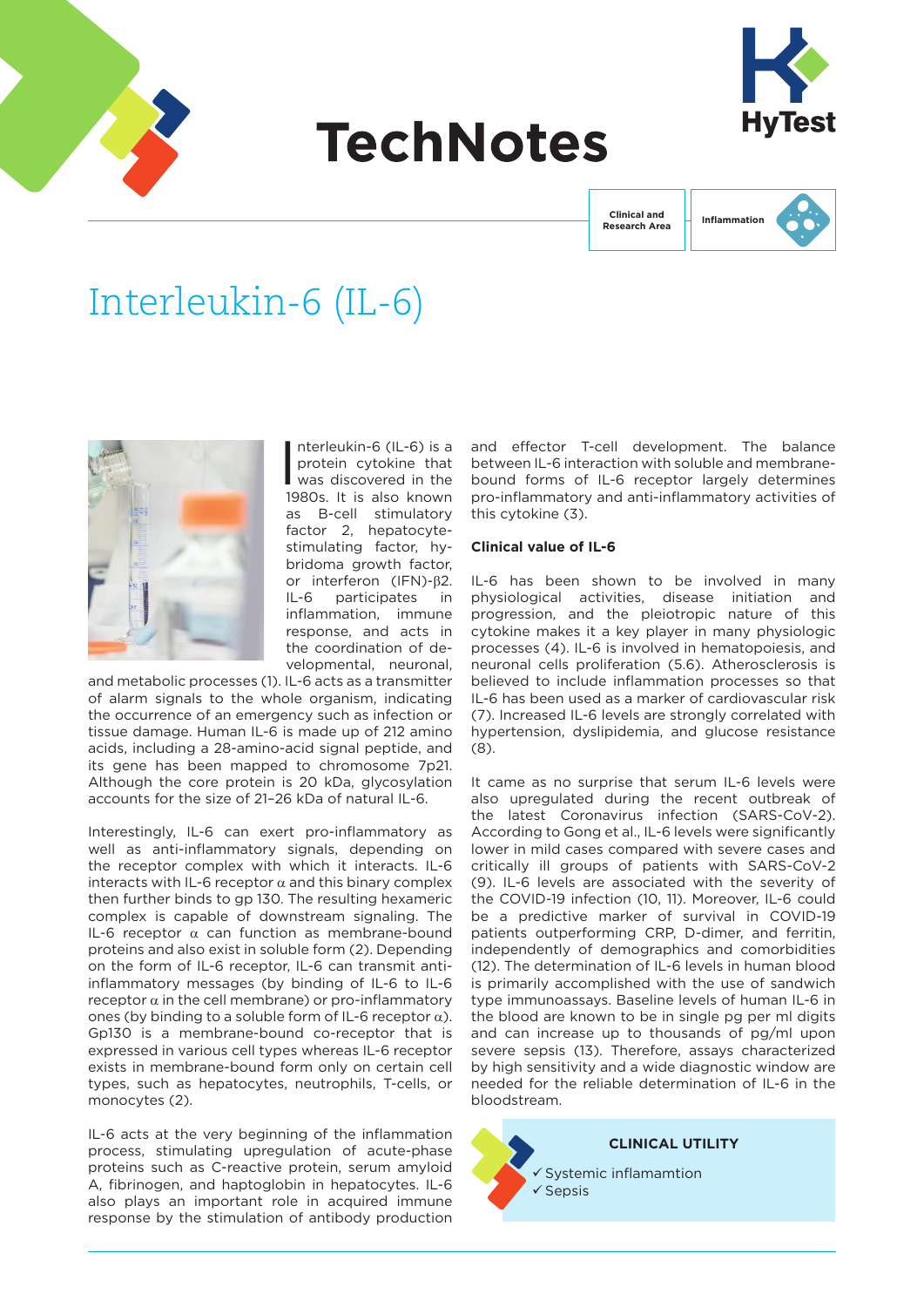### **Reagents for the IL-6 immunoassay development**

HyTest provides several monoclonal antibodies that are capable of detecting both recombinant human IL-6 (Cat.# 8IL6) and native IL-6 in serum.

Monoclonal antibodies were developed using fulllength human recombinant IL-6 as an immunogen and mice, rats, and rabbits as the source of the immune cells. All of the developed MAbs are capable of working in a sandwich chemiluminescent assay with streptavidin -polyHRP. The recommended MAb pairs are described in Table 1, 2 and 3.

**TABLE 1. Recommended MAb pairs to be used in a chemiluminescent sandwich ELISA with Streptavidin-polyHRP (15 minute assay time).**

| <b>Coating antibody</b> | <b>Detector antibody</b> |     |  |
|-------------------------|--------------------------|-----|--|
| L <sub>152</sub>        | L <sub>137</sub>         | 0.7 |  |
| L143                    | L395                     | 0.4 |  |
| L <sub>519</sub>        | L395                     | 0.7 |  |
| L143                    | L <sub>106</sub>         | 0.4 |  |
| L152                    | L395                     | 0.5 |  |

**TABLE 2. Recommended MAb pairs to be used in a chemiluminescent sandwich ELISA with Acridinium ester or Alkaline Phosphatase.**

| <b>Coating antibody</b> |       | <b>Detector antibody</b> |  |  |
|-------------------------|-------|--------------------------|--|--|
|                         | l 152 | 137                      |  |  |
|                         | l 152 | l 106                    |  |  |
|                         | l 143 | l 106                    |  |  |

**TABLE 3. Recommended MAb pairs to be used in a lateral flow assay with fluorescent label.**

| <b>Coating antibody</b> | <b>Detector antibody</b> |  |  |
|-------------------------|--------------------------|--|--|
| L395                    | l 152                    |  |  |
| l 143                   | l 395                    |  |  |

HyTest's MAb pairs demonstrate excellent sensitivity when used for the determination of recIL-6 concentration in 1-100 pg/ml range (see Figure 1).



**FIGURE 1. Calibration curve of HyTest MAb pairs L519-L137 and L143-L106 (capture-detection) with recombinant IL-6.** CLIA with Streptavidin-polyHRP was used. Coating MAbs 200 ng/well, biotinylated MAbs 50 ng/well for L137 and 100 ng/well for L106. The incubation time was 15 minutes (diluent buffer: PBS+7.5% BSA).

IL-6 levels can increase up to 10 ng/ml during severe septic conditions (14). Therefore, it is important for a clinician to have an opportunity to detect IL-6 concentrations that are high in the immunoassays without prior dilution. The MAb pairs provided by HyTest can offer a wide linearity range together with high sensitivity (see Figure 2).



**FIGURE 2. Calibration curve for MAb pairs L152-L137 and L143-L395.** CLIA with Streptavidin-polyHRP was used. Recombinant IL-6 and native IL-6 were taken as a calibrator. For native IL-6, mononuclear cells were isolated from the blood of healthy human donors, cultivated in culture, and stimulated with bacterial lipopolysaccharide. The concentration of native IL-6 in conditioned media was determined by the Roche Cobas 6000 analyzer. Coating MAbs 200 ng/well, biotinylated MAbs 100 ng/well. The incubation time was 60 minutes (diluent buffer: PBS+7.5% BSA).

When recombinant IL-6 is titrated in a sandwich CLIA along with native IL-6, both titration curves go in parallel. This indicates that the interaction of MAb pairs with recombinant IL-6 is similar to that of native IL-6 (see Figure 3).

To test HyTest MAb pairs in a clinical setting, we used a collection of blood samples of septic patients, both serum and plasma (N=40), and we determined IL-6 levels using several HyTest MAb pairs (see Figure 4). Correlation analysis of data collected with IL-6 levels was determined in the same set of samples with the Roche Cobas 6000 IL-6 assay (correlation coefficient R2=0.9954). HyTest's MAb pairs could be used for detecting IL-6 levels both in human serum and human plasma, and they demonstrate quantitative results that correlate well with IL-6 data collected using the Roche Cobas 6000 analyzer.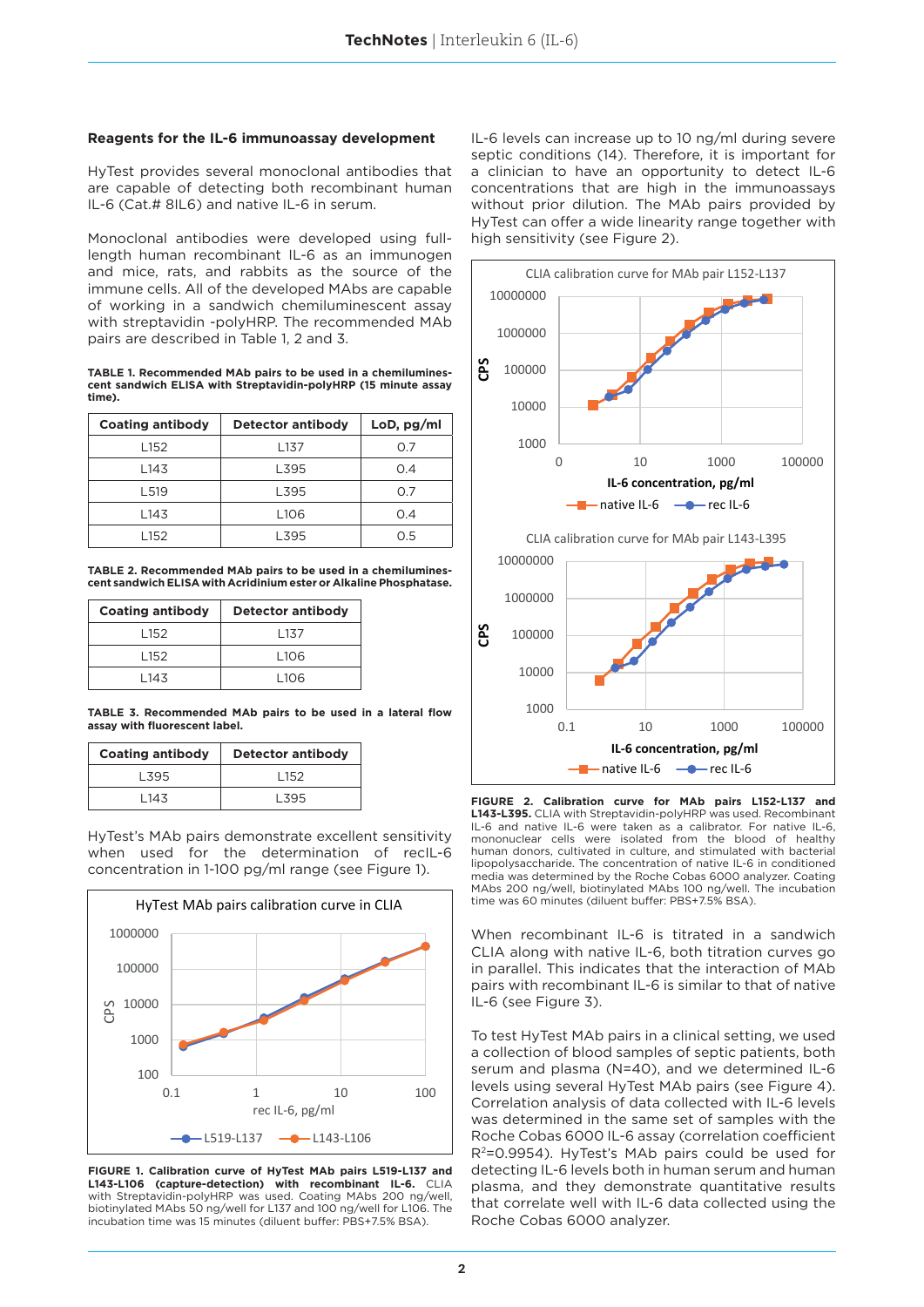

**FIGURE 3. Dilution linearity of recombinant IL-6 and IL-6 from the plasma of septic patients, measured in sandwich CLIA with MAb pair L152-L137.** CLIA with Streptavidin-polyHRP was used. Plasma dilution was made in parallel for rec IL-6 and plasma IL-6. Plasma IL-6 concentration was measured with the Roche Cobas 6000 analyzer.



**FIGURE 4. Testing of the blood samples of septic patients with HyTest's MAb pair L143-L395 and the comparison to IL-6 mass concentration was determined in the same set of samples with the Roche Cobas 6000 IL-6 assay.** CLIA with Streptavidin-polyHRP was used. Undiluted (all of the samples but one) serum or plasma were used in assays. Recombinant IL-6 was used as a calibrator in HyTest's L143-L395 assay. Coating MAbs 200 ng/well, biotinylated MAbs 100 ng/well (diluent buffer: PBS+7.5% BSA). The incubation time was 1 hour for the HyTest MAb pair. The Roche Cobas 6000 IL-6 assay was used according to the manufacturer's instructions.

The testing of another set of clinical samples (N=67) in CLIA with HyTest's MAb pairs using acridinium ester as a label demonstrated an even better correlation with the Roche IL-6 assay (see Figure 5).



**FIGURE 5. Determination of IL-6 in the clinical samples of patients with the HyTest MAb pair L152-L137 and correlation to the Roche IL-6 data.** CLIA with acridinium ester as a label was used for the HyTest MAb pair.

Moreover, the HyTest MAb pair L152-L137 demonstrated a good correlation in CLIA with the Siemens IMMULITE 2000 IL-6 assay when used for the determination of IL-6 levels in a group of patients (N=107) (see Figure 6).



**FIGURE 6. Determination of IL-6 in the clinical samples of patients with the HyTest MAb pair L152-L137 and correlation to the Siemens IMMULITE 2000 IL-6 data.** CLIA with acridinium ester as a label was used for the HyTest MAb pair.

To check for cross-reactivity, a panel of cognate human proteins was used. IL1α, IL1β, IL2, IL3, IL4, IL8, INF $\gamma$ , TNF $\alpha$  at a concentration of 50 ng/ml were used for cross-reactivity testing in sandwich CLIA. For all of the MAb pairs tested, the cross-reactivity level did not exceed 0.11%.

HyTest's MAbs could be used to construct Lateral Flow assays for the quantitative determination of IL-6 (see Figure 7).



**FIGURE 7. Calibration curve for selected HyTest MAb pairs in a Lateral Flow assay.**